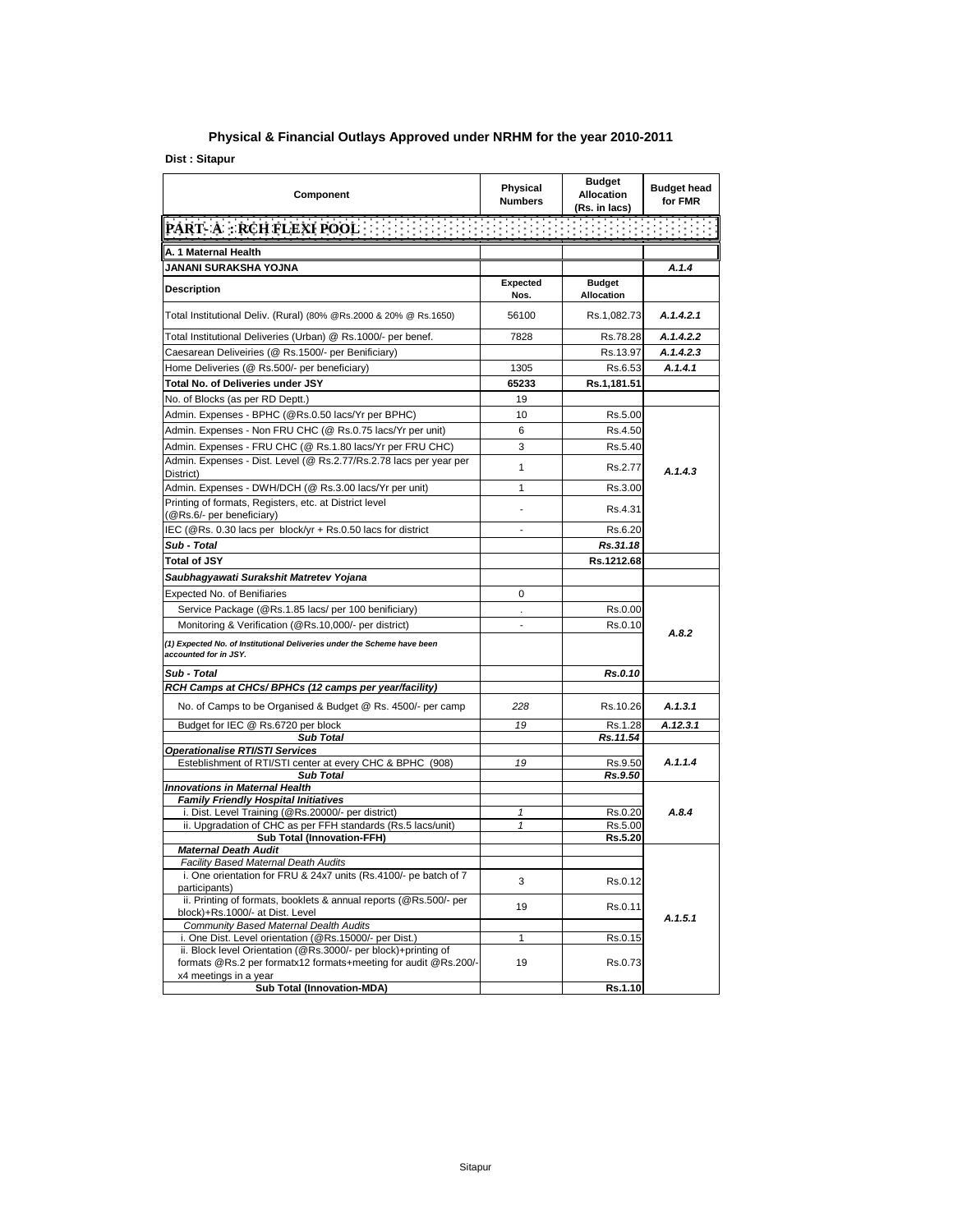| Component                                                                                                                  | Physical<br><b>Numbers</b> | Budget<br><b>Allocation</b><br>(Rs. in lacs) | <b>Budget head</b><br>for FMR |
|----------------------------------------------------------------------------------------------------------------------------|----------------------------|----------------------------------------------|-------------------------------|
| <b>Pregnant Women &amp; Child Tracking</b>                                                                                 |                            |                                              |                               |
| i. Orientation Workshop                                                                                                    |                            |                                              |                               |
| (a) At Dist. Level<br>(b) At Block Level @ Rs.6500/- block                                                                 | 1<br>19                    | Rs.0.31<br>Rs.1.24                           | A.10.3                        |
| ii. Printing of formats (730 format/block @Rs.2 per format)                                                                | 13870                      | Rs.0.28                                      |                               |
| Sub Total (Innovation-Preg. Women & child tracking)                                                                        |                            | Rs.1.83                                      |                               |
| Strengthening of Sub Centers Accridited under JSY                                                                          |                            |                                              |                               |
| Dissemination meeting in the District @ Rs 5000/-                                                                          | 1                          | Rs.0.05                                      |                               |
| Upgradation of Sub Centre in Dist (From State Level)                                                                       | 68                         | Rs.0.00                                      | A.1.1.5                       |
| Sub Total (Innovation-S.C. Accridited under JSY))                                                                          |                            | <b>Rs.0.05</b>                               |                               |
| Sub Total (Innovation in Maternal Health)<br>Sub-Total (Maternal Health)                                                   |                            | Rs.8.18                                      |                               |
|                                                                                                                            |                            | Rs.1,242.00                                  |                               |
| <b>A.2 CHILD HEALTH</b>                                                                                                    |                            |                                              |                               |
| Comprehensive Child Survival Programme (CCSP)<br>CCSP Training - FBNC (in 1st & 2nd phase districts only)                  |                            |                                              |                               |
| Training Site - District Women Hospital                                                                                    |                            |                                              |                               |
| Expected No. of Participants                                                                                               | 0                          |                                              |                               |
|                                                                                                                            |                            |                                              | A.11.5.2                      |
| No. of Batches to be Organised and Budget @ Rs.12,000 per Batch                                                            | 0                          | Rs.0.00                                      |                               |
| No. of Batches to be Supervised and Budget @ Rs.3,200 per Batch                                                            | 0                          | Rs.0.00                                      |                               |
| Sub - Total                                                                                                                |                            | Rs.0.000                                     |                               |
| Training at Medical College under CCSP Prog                                                                                |                            |                                              |                               |
| Support staff to Medical Collage                                                                                           |                            | Rs.0.00                                      | A.11.5.2                      |
| Physicians training/F-IMNCI                                                                                                |                            | Rs.0.00                                      |                               |
| <b>Sub Total</b><br><b>CCSP Training - NSSK (in 3rd phase districts only)</b>                                              |                            | <b>Rs.0.00</b>                               |                               |
| Training Site - District Women Hospital                                                                                    |                            |                                              |                               |
| Expected No. of Participants                                                                                               | 150                        |                                              |                               |
| No. of Batches to be Organised and Budget @ Rs.38,500 per Batch                                                            | 8                          | Rs.3.08                                      | A.11.5.5                      |
| No. of Batches to be Supervised and Budget @ Rs.3,500 per Batch                                                            | 2                          | Rs.0.070                                     |                               |
| Sub - Total                                                                                                                |                            | Rs.3.150                                     |                               |
| CCSP Training of ASHAs, ANMs, LHVs - (1st & 2nd Phase                                                                      |                            |                                              |                               |
| Districts)<br>Expected No. of Participants (approx. 24 per batch)                                                          | 0                          |                                              |                               |
|                                                                                                                            | 0                          | Rs.0.00                                      | A.11.5.1                      |
| No. of Batches to be Organised and Budget @ Rs.1,65,000 per Batch                                                          |                            |                                              |                               |
| No. of Batches of ToT and Budget @ Rs.2,39,000 per Batch                                                                   | 0                          | Rs.0.00                                      |                               |
| Sub - Total<br>CCSP Training of ASHAs, ANMs, LHVs - (3rd Phase Districts)                                                  |                            | Rs.0.00                                      |                               |
|                                                                                                                            | 700                        |                                              |                               |
| Expected No. of Participants (approx. 24 per batch)                                                                        |                            |                                              | A.11.5.1                      |
| No. of Batches to be Organised and Budget @ Rs.1,65,000 per Batch                                                          | 28                         | Rs.46.20                                     |                               |
| No. of Batches of ToT and Budget @ Rs.2,39,000 per Batch                                                                   | 1                          | Rs.2.39                                      |                               |
| Sub - Total                                                                                                                |                            | Rs.48.590                                    |                               |
| CCSP Training of Supervisors (in 1st & 2nd phase districts<br>onlv                                                         |                            |                                              |                               |
| No. of Batches (16 participants) to be Organised and Budget @<br>Rs.24,500 per Batch                                       | 0                          | Rs.0.000                                     | A.11.5.1                      |
| No. of Batches to be Supervised and Budget for Observer Visit @<br>Rs.3,200 per Batch                                      | 0                          | Rs.0.00                                      |                               |
| Sub - Total                                                                                                                |                            | Rs.0.000                                     |                               |
| <b>Site Stregthening</b>                                                                                                   |                            |                                              |                               |
| Strengthening of FBNC/NSSK Site (@ Rs.30,000/- per site)                                                                   | 1                          | Rs.0.50                                      | A.11.5.1                      |
| Strengthening of CCSP Training Site (@ Rs.2,33,500/- per site)                                                             | 2                          | Rs.4.670                                     |                               |
| <b>Sub Total</b>                                                                                                           |                            | Rs.5.170                                     |                               |
| Establishment, Operationalisation & Construction of SNCU<br>Establishment and Operating Exp. Of old SNCU in 7 Dist. @Rs.25 |                            |                                              |                               |
| lacs                                                                                                                       | 0<br>0                     | Rs.0.0                                       | A.2.2                         |
| Construction of of new SNCU in 5 Dist. (@Rs.30 lacs)<br>Sub - Total                                                        |                            | Rs.0.0<br>Rs.0.0                             | A.9.2.2                       |
| Infant death audit (Aligarh & Banda only)                                                                                  |                            |                                              |                               |
| No. of blocks in the district                                                                                              | 0                          | Rs.0.0                                       | A.2.8                         |
| Sub - Total                                                                                                                |                            | Rs.0.00                                      |                               |
| Infant & Young Child feeding (IYCF)                                                                                        |                            |                                              |                               |
| Mass Awareness Campaign during World Breastfeeding Week                                                                    | 1                          | Rs.0.50                                      | A.2.5                         |
| Sub - Total                                                                                                                |                            | Rs.0.50                                      |                               |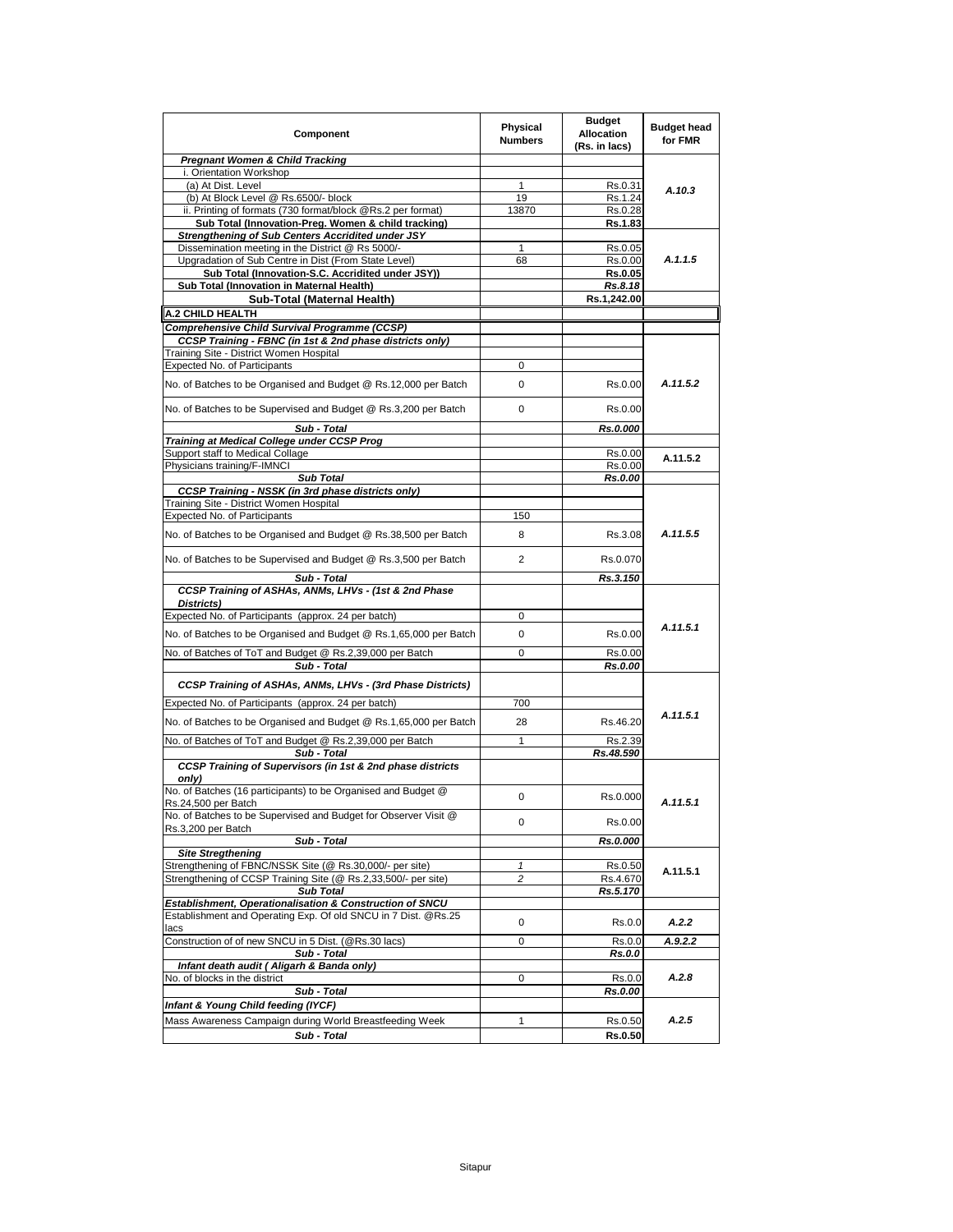| Component                                                                                                                  | Physical<br><b>Numbers</b> | <b>Budget</b><br><b>Allocation</b><br>(Rs. in lacs) | <b>Budget head</b><br>for FMR |
|----------------------------------------------------------------------------------------------------------------------------|----------------------------|-----------------------------------------------------|-------------------------------|
| Supportive Supervision through Reputed Institutions (for 1st                                                               |                            |                                                     |                               |
| One Supervisor per block @ Rs.5,000/- p.m. for 12 months                                                                   | 0                          | Rs.0.0                                              |                               |
| Mobility for supervisors @ Rs.3,000/- p.m. for 12 months                                                                   | 0                          | Rs.0.0                                              |                               |
| Institutional support @ Rs.5,000/- p.m. for 12 months                                                                      | 0                          | Rs.0.0                                              |                               |
| Sub - Total                                                                                                                |                            | Rs.0.00                                             |                               |
| Sub-Total (CCSP)                                                                                                           |                            | Rs.57.41                                            |                               |
| Implementation of Bal Swasthya Poshan Mah (BSPM)                                                                           |                            |                                                     |                               |
| Joint Meetings of Health & ICDS - 2 Planning Meetings at District<br>Level in a year @ Rs. 5000/- per meeting for 2 Rounds | 1 Dist.                    | Rs.0.10                                             |                               |
| Joint planning meeting of health and ICDS at Block level Rs. 2000 per<br>meeting for 2 rounds                              | 19 Blocks                  | Rs.0.76                                             |                               |
| Joint Orientation of ASHAs & ANMs (@Rs. 25/- per participant) for 2<br>Rounds                                              | 3878 ANM and<br>AWW        | Rs.1.94                                             | A.2.7                         |
| Printing of Guidelines, Reporting & Monitoring Formats (@ Rs.2,000/- per<br>block/round) for 2 rounds                      | 19 Blocks                  | Rs.0.76                                             |                               |
| Dissemination meeting at District level Rs. 5000 per meeting per<br>District for 2 Rounds                                  | 1 Dist.                    | Rs.0.10                                             |                               |
| Sub - Total                                                                                                                |                            | Rs.3.66                                             |                               |
| <b>School Health Programme</b>                                                                                             |                            |                                                     |                               |
| Total No. of Blocks in the district                                                                                        | 19                         |                                                     |                               |
| No. of Schools to be covered (60 Schools per block)                                                                        | 1140                       |                                                     |                               |
| <b>District Sensitization workshop</b>                                                                                     | 1                          | Rs. 0.15                                            |                               |
| Contingencies for printing of Health Card, etc. (@Rs.500/- per school)                                                     | 1140                       | Rs. 5.70                                            |                               |
| Budget for Mobility (@Rs.300 per visit x 1 visit)                                                                          | 1140                       | Rs. 3.42                                            |                               |
| Sub Total (Prog. Implementation)<br>Traning program for 40 schools per block (where                                        | 760                        | Rs. 9.27                                            |                               |
| program is already running)                                                                                                |                            |                                                     |                               |
| Training of District Trainers- Honorarium to district traininer @ Rs. 350<br>*2davs                                        | 3                          | Rs. 0.02                                            |                               |
| Honorarium to traininees from block@ Rs. 400 *2days per block                                                              | 57                         | Rs. 0.46                                            | A.2.4                         |
| Training of Block Trainers - Honorarium to block resource persons @<br>Rs. 300 *2days*2 batches per block                  | 57                         | Rs. 0.68                                            |                               |
| Honararium to Teachers @ Rs. 250*2 teachers per school *2 days                                                             | 1520                       | Rs. 7.60                                            |                               |
| <b>Sub Total (Training)</b>                                                                                                |                            | Rs. 8.76                                            |                               |
| For training program unspent balance is available at the district                                                          |                            | Rs. 5.58                                            |                               |
| <b>Actual Allocation for training</b>                                                                                      |                            | Rs. 3.18                                            |                               |
| Weighing scale, Ht./Wt Charts, Measuring tape etc. @ Rs1000 per<br>school x 20 new schools/block                           | 380                        | Rs. 0.00                                            |                               |
| Procurement of IFA tablets (30 mg tablets) for all schools                                                                 | 17100000                   | Rs. 0.00                                            |                               |
| Procurement of deworming tablets for all schools                                                                           | 342000                     | Rs. 0.00                                            |                               |
| <b>Sub Total (Procurement)</b>                                                                                             |                            | Rs. 0.00                                            |                               |
| <b>Total (School Health)</b><br><b>Total Child Health</b>                                                                  |                            | Rs. 12.45                                           |                               |
|                                                                                                                            |                            | Rs.73.52                                            |                               |
| A3. Family Planning                                                                                                        |                            |                                                     |                               |
| Terminal/Limiting Methods<br>Dissemination of manuals on sterilization standards & quality                                 | 1                          | Rs. 0.40                                            | A.3.1<br>A.3.1.1              |
| assurance of sterilization services<br>NSV Camps in Districts (6 camps/dist. @ Rs.35,000/- per camp)                       |                            | Rs. 2.10                                            | A.3.1.3                       |
| Compensation for Female Sterilization                                                                                      | 13509                      | Rs. 135.09                                          | A.3.1.4                       |
| Compensation for Male Sterilization                                                                                        | 79                         | Rs. 1.19                                            | A.3.1.5                       |
| Accrediation of private providers of sterilization services                                                                |                            |                                                     |                               |
| <b>Female Sterilization</b><br>Male Sterilization (NSV)                                                                    |                            | Rs. 0.25<br>Rs. 0.05                                | A.3.1.6                       |
| <b>Spacing Methods</b>                                                                                                     |                            |                                                     | A.3.2                         |
| IUD services at health facilities/compensation                                                                             | 19773                      | Rs. 3.95                                            | A.3.2.2                       |
| Accrediation of private providers of IUD services                                                                          |                            | Rs. 0.03                                            | A.3.2.3                       |
| Family Welfare Counsellor@9000 per month                                                                                   | 4                          | Rs. 4.32                                            | A.9.1.5                       |
| <b>Sub Total</b>                                                                                                           |                            | Rs. 147.38                                          |                               |
| <b>PCPNDT and Sex-Ratio</b><br>Visit of District Inspection & Monitoring Committee                                         | 10                         | Rs. 0.10                                            |                               |
| Sensitization Workshop at District level                                                                                   | 1                          | Rs. 0.40                                            | A.8.1                         |
| Organising Competions at Inter/Degree Colleges                                                                             | 3                          | Rs. 0.10                                            |                               |
| Orientation of members of Dist advisory committee at Division                                                              |                            | Rs. 0.00                                            |                               |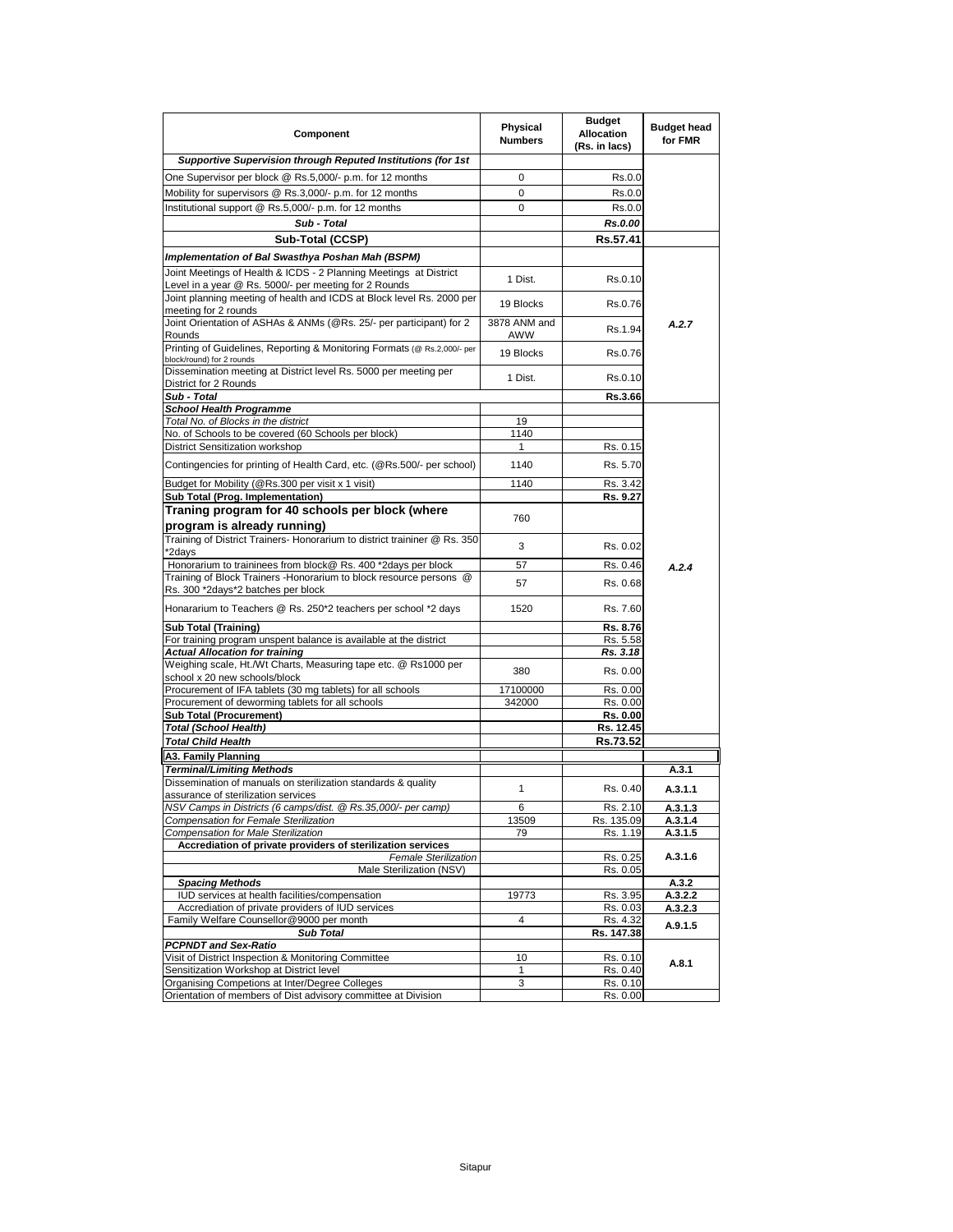| Component                                                                                                                                                                                                                                                 | Physical<br><b>Numbers</b> | <b>Budget</b><br><b>Allocation</b><br>(Rs. in lacs) | <b>Budget head</b><br>for FMR |
|-----------------------------------------------------------------------------------------------------------------------------------------------------------------------------------------------------------------------------------------------------------|----------------------------|-----------------------------------------------------|-------------------------------|
| <b>IEC Activities &amp; Conigency</b>                                                                                                                                                                                                                     |                            |                                                     |                               |
| <b>IEC Activities</b>                                                                                                                                                                                                                                     |                            | Rs. 0.40                                            |                               |
| Contigency                                                                                                                                                                                                                                                |                            | Rs. 0.04                                            | A.12.4                        |
| TA/DA to Dist. level Staff for attending workshop, training, meetings                                                                                                                                                                                     |                            | Rs. 0.20                                            |                               |
| <b>Sub Total</b>                                                                                                                                                                                                                                          |                            | Rs. 1.24                                            |                               |
| <b>Sub-Total (Family Planning)</b>                                                                                                                                                                                                                        |                            | Rs.148.62                                           |                               |
| <b>A.4 ARSH</b>                                                                                                                                                                                                                                           |                            |                                                     |                               |
| Saloni Scheme                                                                                                                                                                                                                                             |                            |                                                     |                               |
| No. of Blocks in District                                                                                                                                                                                                                                 | 19                         |                                                     | A.4.1                         |
| No. of Schools to be covered (10 Schools per block)                                                                                                                                                                                                       | 190                        |                                                     |                               |
| No. of Benificiaries (150 per school)                                                                                                                                                                                                                     | 28500                      |                                                     |                               |
| Sensitization Workshop at District level                                                                                                                                                                                                                  | 1                          | Rs. 0.15                                            |                               |
| Budget for Visit of Medical Team (@Rs.300/- per visit x 2 visits per                                                                                                                                                                                      | 380                        | Rs. 1.14                                            |                               |
| school)                                                                                                                                                                                                                                                   |                            |                                                     | A.4.2                         |
| Budget for Preparing Saloni Sabha (Rs.300/- p.m. per school x 10<br>months)                                                                                                                                                                               | 1900                       | Rs. 5.70                                            |                               |
| Procurement of IFA tablets (100 mg tablets) for all schools                                                                                                                                                                                               | 1368000                    | Rs.0.00                                             |                               |
| Procurement of deworming tablets for all schools 2 tab/Benf.                                                                                                                                                                                              | 57000                      | Rs.0.00                                             | A.13.2.5                      |
| Sub-Total (Adolescent Health)                                                                                                                                                                                                                             |                            | Rs.6.99                                             |                               |
| A.5 Urban RCH                                                                                                                                                                                                                                             |                            |                                                     |                               |
| Urban RCH plan /activities                                                                                                                                                                                                                                |                            |                                                     |                               |
| <b>Building</b>                                                                                                                                                                                                                                           | 1                          | 0.84                                                |                               |
| Manpower(1Doctor @ 24000/month,1Staff Nurse@ 15000/month,2                                                                                                                                                                                                |                            |                                                     |                               |
| ANMs@9000/month,2 Security guards @ 4000/month,1 Ayah                                                                                                                                                                                                     | 1                          | 8.52                                                |                               |
| 4000/month,& 1 Sweeper 2000/month                                                                                                                                                                                                                         |                            |                                                     |                               |
| Other Expenses                                                                                                                                                                                                                                            | 1                          | 0.41                                                | A.5.1                         |
| IEC                                                                                                                                                                                                                                                       |                            |                                                     |                               |
|                                                                                                                                                                                                                                                           | 1                          | 0.1                                                 |                               |
|                                                                                                                                                                                                                                                           |                            |                                                     |                               |
| <b>Subtotal</b>                                                                                                                                                                                                                                           |                            | 9.87                                                |                               |
|                                                                                                                                                                                                                                                           |                            |                                                     |                               |
| The cost of Drugs(Rs 10,000/month/Health post) and consumables(Rs 3,000/month/Health Post) for Urban<br>RCH amounting to Rs 1.56 Lacs would be met from the Mission Flexipool                                                                             |                            |                                                     |                               |
|                                                                                                                                                                                                                                                           |                            |                                                     |                               |
|                                                                                                                                                                                                                                                           |                            |                                                     |                               |
|                                                                                                                                                                                                                                                           |                            |                                                     |                               |
| <b>Contractual Staff &amp; Services</b><br><b>Position</b>                                                                                                                                                                                                | No.                        | <b>Budget</b>                                       |                               |
| Contractual ANM (@Rs.9000/- pm)                                                                                                                                                                                                                           | 40                         | Rs. 43.20                                           | A.9.1.1                       |
|                                                                                                                                                                                                                                                           | 21                         | Rs. 37.80                                           | A.9.1.3                       |
|                                                                                                                                                                                                                                                           | 8                          | Rs. 28.80                                           |                               |
|                                                                                                                                                                                                                                                           |                            | Rs. 1.00                                            |                               |
|                                                                                                                                                                                                                                                           | 100                        |                                                     |                               |
|                                                                                                                                                                                                                                                           |                            | Rs. 2.00                                            |                               |
| <b>A9. INFRASTRUCTURE &amp; HR</b><br>Specialist at On Call basis for CHC (@ Rs.1000/- per visit) No. of<br>calls for 6 moths                                                                                                                             | 200                        |                                                     | A.9.1.4                       |
|                                                                                                                                                                                                                                                           | 2                          | Rs. 8.40                                            |                               |
| Specialist at Dist. Hospital (Male)/DCH(@ Rs.40000/- pm for                                                                                                                                                                                               |                            |                                                     |                               |
|                                                                                                                                                                                                                                                           |                            | Rs. 12.60                                           |                               |
|                                                                                                                                                                                                                                                           | 3                          |                                                     |                               |
| Specialist at DWH/DCH (@ Rs.40000/- pm for MS/MD/MDS &<br>@Rs.35000/- for Diploma holders)/MBBS(LMO if already on contract)                                                                                                                               | 9                          | Rs. 9.72                                            |                               |
| Paramedical staff for DH/DWH/DCH (@ Rs.9000/- pm)                                                                                                                                                                                                         | 2                          | Rs. 2.16                                            | A.9.1.5                       |
|                                                                                                                                                                                                                                                           | 2                          | Rs. 1.92                                            |                               |
| <b>Sub-Total (Human Resources)</b>                                                                                                                                                                                                                        |                            | Rs.147.60                                           |                               |
|                                                                                                                                                                                                                                                           |                            |                                                     |                               |
|                                                                                                                                                                                                                                                           |                            |                                                     |                               |
|                                                                                                                                                                                                                                                           |                            |                                                     |                               |
| Divisional logistic management                                                                                                                                                                                                                            | 0                          | Rs. 0.00                                            |                               |
| <b>Transportation of Logistic</b>                                                                                                                                                                                                                         |                            |                                                     |                               |
| Divisional level @ Rs 50000/-                                                                                                                                                                                                                             | 0                          | Rs. 0.00                                            | A.10.2                        |
| District level @ Rs 30000/-                                                                                                                                                                                                                               | 1                          | Rs. 0.30                                            |                               |
| Specialist at On Call basis for Dist. Hospital (Male)/DCH(@ Rs.1000/-<br>per visit)<br>Paramedical staff/LT for CHC (@ Rs.9000/- pm)<br>Data Assistant (@ Rs.8000/- pm)<br>Block level @ Rs 12000/-                                                       | 19                         |                                                     |                               |
| Staff Nurse in the district (@Rs.15000/- pm)<br>MBBS (Male/Female) @ Rs.30000/- pm<br>MS/MD/MDS & @Rs.35000/- for Diploma holders)<br>A.10. INSTITUTIONAL STRENGTHENING<br>Logistics Management/Improvement<br><b>Stregthening of Logistic Management</b> |                            | Rs. 2.28                                            |                               |
| <b>Sub-Total (Logistics Strengthening)</b>                                                                                                                                                                                                                |                            | Rs.2.58                                             |                               |
| <b>Rent for Sub-Centres</b><br>No. of SCs in Rented Bldgs & Budget @ Rs. 250/- p.m.                                                                                                                                                                       | 273                        | Rs.8.19                                             | A.10.4                        |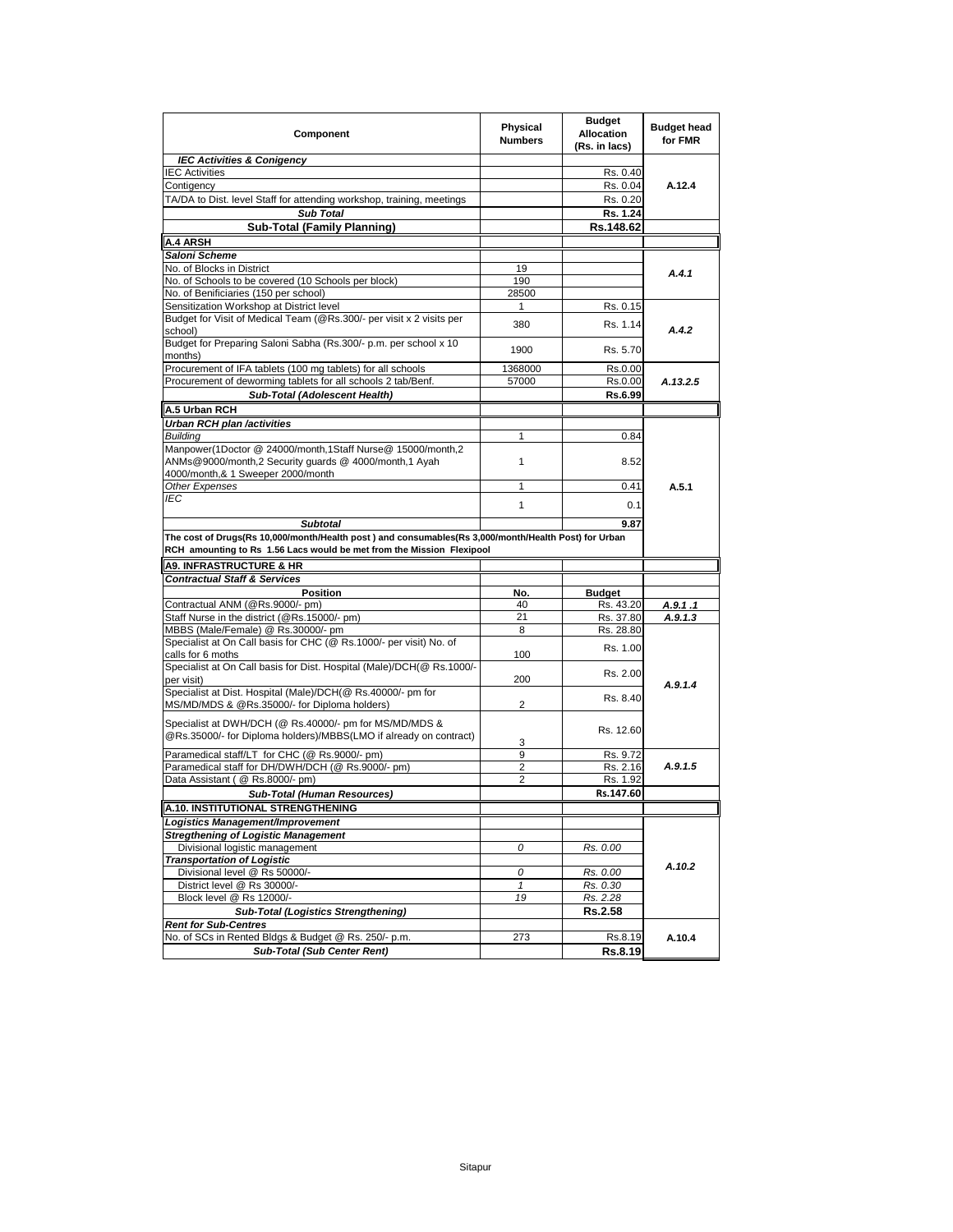| Component                                             | Physical<br><b>Numbers</b> | <b>Budget</b><br><b>Allocation</b><br>(Rs. in lacs) | <b>Budget head</b><br>for FMR |
|-------------------------------------------------------|----------------------------|-----------------------------------------------------|-------------------------------|
| <b>A.11 TRAINING</b>                                  |                            |                                                     |                               |
| <b>Training- Skill Birth Attendant</b>                |                            |                                                     |                               |
| <b>Training at DWH/Combined Hosp</b>                  |                            |                                                     |                               |
| Target at DWH                                         | 36                         |                                                     |                               |
| No. of Particpants per batch                          | 4                          |                                                     |                               |
| No. of Batches                                        | 9                          | Rs.9.94                                             |                               |
| New Site Stregthening at DWH                          | -                          | Rs.0.00                                             |                               |
| Existing site stregthening                            |                            | Rs.0.40                                             |                               |
| Sub-Total (DWH-SBA)                                   |                            | Rs.10.34                                            |                               |
| Training at FRU/24X7                                  |                            |                                                     | A.11.3.1                      |
| Name of the selected Training Site FRU/24X7           | Sidhauli                   |                                                     |                               |
| Target at FRU/24X7                                    | 48                         |                                                     |                               |
| No. of Particpants per batch                          | $\overline{4}$             |                                                     |                               |
| No. of Batches                                        | 12                         | Rs.13.25                                            |                               |
| New Site Stregthening at FRU                          |                            | Rs.0.00                                             |                               |
| Existing site stregthening                            |                            | Rs.0.40                                             |                               |
| Sub-Total (FRU-SBA)                                   |                            | Rs.13.65                                            |                               |
| Sub-Total(SBA Training)                               |                            | Rs.23.99                                            |                               |
| <b>A.14 PROGRAM MANAGEMENT</b>                        |                            |                                                     |                               |
| Personal & Other Expense of Dist. PMU (Rs.94500/- pm) |                            | Rs.11.34                                            | A.14.2                        |
| Operational Cost (Rs. 60000/- pm)                     |                            | Rs.7.20                                             | A.14.4                        |
| Sub-Total (Program Management)                        |                            | Rs.18.54                                            |                               |
| Total for RCH Flexipool (Part A)                      |                            | Rs.1,681.90                                         |                               |

|                                                                             |                            |                                                     | Francisco e al                |
|-----------------------------------------------------------------------------|----------------------------|-----------------------------------------------------|-------------------------------|
| Component                                                                   | Physical<br><b>Numbers</b> | <b>Budget</b><br><b>Allocation</b><br>(Rs. in lacs) | <b>Budget head</b><br>for FMR |
| ASHA Scheme:-                                                               |                            |                                                     | <b>B.1</b>                    |
| Periodic Training for ASHAs                                                 |                            |                                                     | B.1.1                         |
| <b>ASHA Support System</b>                                                  |                            |                                                     |                               |
| Replenishment of ASHA Kits & Budget (@ Rs. 500/- per kit*2 for 95%<br>ASHA) | 2885                       | Rs.0.00                                             | B.1.2                         |
| Incentive to ASHAs (Average Rs.500/- p.m. for 85% ASHAs)                    | 2581                       | Rs.154.86                                           | B.1.3                         |
| Award to ASHA (Rs.5000/- for 1 ASHA in each block)                          | 19                         | Rs.0.95                                             |                               |
| Annual ASHA Sammelan (Rs.250/- per ASHA for 60% ASHAs)                      | 1822                       | Rs.4.56                                             | B.1.1                         |
| Mobility to ASHAs (Rs.30/- per ASHA for 95% ASHAs)                          | 2885                       | Rs.10.39                                            |                               |
| Block level ASHA Payment Register (Rs.100/-per Register)                    | 19                         | Rs.0.02                                             | B.18.3.2                      |
| Printing of Voucher Booklet for ASHA (Rs.25/-per Booklet)                   | 3037                       | Rs.0.76                                             |                               |
| Budget ASHA Mentoring Group (Rs.10,000/- per District)                      | Quarterly<br>Meeting       | Rs.0.10                                             | B.1.1                         |
| Sub-Total (ASHA Scheme):-                                                   |                            | Rs.171.63                                           |                               |
| <b>Untied Grant to Facilities</b>                                           |                            |                                                     | B.2                           |
| No. of CHCs & Budget @ Rs.0.50 lacs per facility                            | 9                          | Rs.4.50                                             | B.2.1                         |
| No. of BPHCs & Budget @ Rs.0.50 lacs per facility                           | 10                         | Rs.5.00                                             | B.2.2                         |
| No. of APHCs & Budget @ Rs.0.25 lacs per facility                           | 61                         | Rs.15.25                                            | B.2.2                         |
| No. of Sub Centres & Budget @ Rs.0.10 lacs per facility                     | 468                        | Rs.46.80                                            | B.2.3                         |
| No.of VHSCs                                                                 | 1329                       | Rs.0.00                                             | B.2.4                         |
| No.of Revenue Villages & Budget @Rs.0.10 lacs per R.Village                 | 2348                       | Rs.234.80                                           |                               |
| <b>Sub-Total (Untied Grants)</b>                                            |                            | Rs.306.35                                           |                               |
| <b>Annual Maintenance Grant to Facilities</b>                               |                            |                                                     | <b>B.4</b>                    |
| No. of CHCs & Budget @ Rs.1.0 lacs per facility                             | 9                          | Rs.9.00                                             | B.4.1                         |
| No. of BPHCs & Budget @ Rs.1.0 lacs per facility                            | 10                         | Rs.10.00                                            | B.4.2                         |
| No. of APHCs & Budget @ Rs.0.50 lacs per facility                           | 39                         | Rs.19.50                                            |                               |
| No. of Sub Centres & Budget @ Rs.0.10 lacs per facility                     | 170                        | Rs.17.00                                            | B.4.3                         |
| <b>Sub-Total (Annual Maintenance Grants)</b>                                |                            | Rs.55.50                                            |                               |
| <b>Funds to Rogi Kalyan Samitis</b>                                         |                            |                                                     | <b>B.6</b>                    |
| No. of District Hospitals & Funds @ Rs.5.0 lacs per facility                | $\overline{2}$             | Rs.10.00                                            | B.6.1                         |
| No. of CHCs & Funds @ Rs.1.0 lacs per facility                              | 9                          | Rs.9.00                                             | B.6.2                         |
| No. of BPHCs & Funds @ Rs.1.0 lacs per facility                             | 10                         | Rs.10.00                                            | B.6.3                         |
| No. of APHCs & Funds @ Rs.1.00 lacs per facility                            | 61                         | Rs.61.00                                            | B.6.4                         |
| Sub-Total (Funds for RKS)                                                   |                            | Rs.90.00                                            |                               |
| <b>Operationalisation of District Drug Warehouses</b>                       |                            |                                                     |                               |
| Contractual Staff (@Rs.2.94 lacs/yr)                                        | 0                          | Rs.0.00                                             | <b>B.21</b>                   |
| Contingency Expenses (@Rs.2.0 lacs/yr)                                      | 0                          | Rs.0.00                                             |                               |
| Sub-Total (Ope, of District Drug Warehouses)                                |                            | <b>Rs.0.00</b>                                      |                               |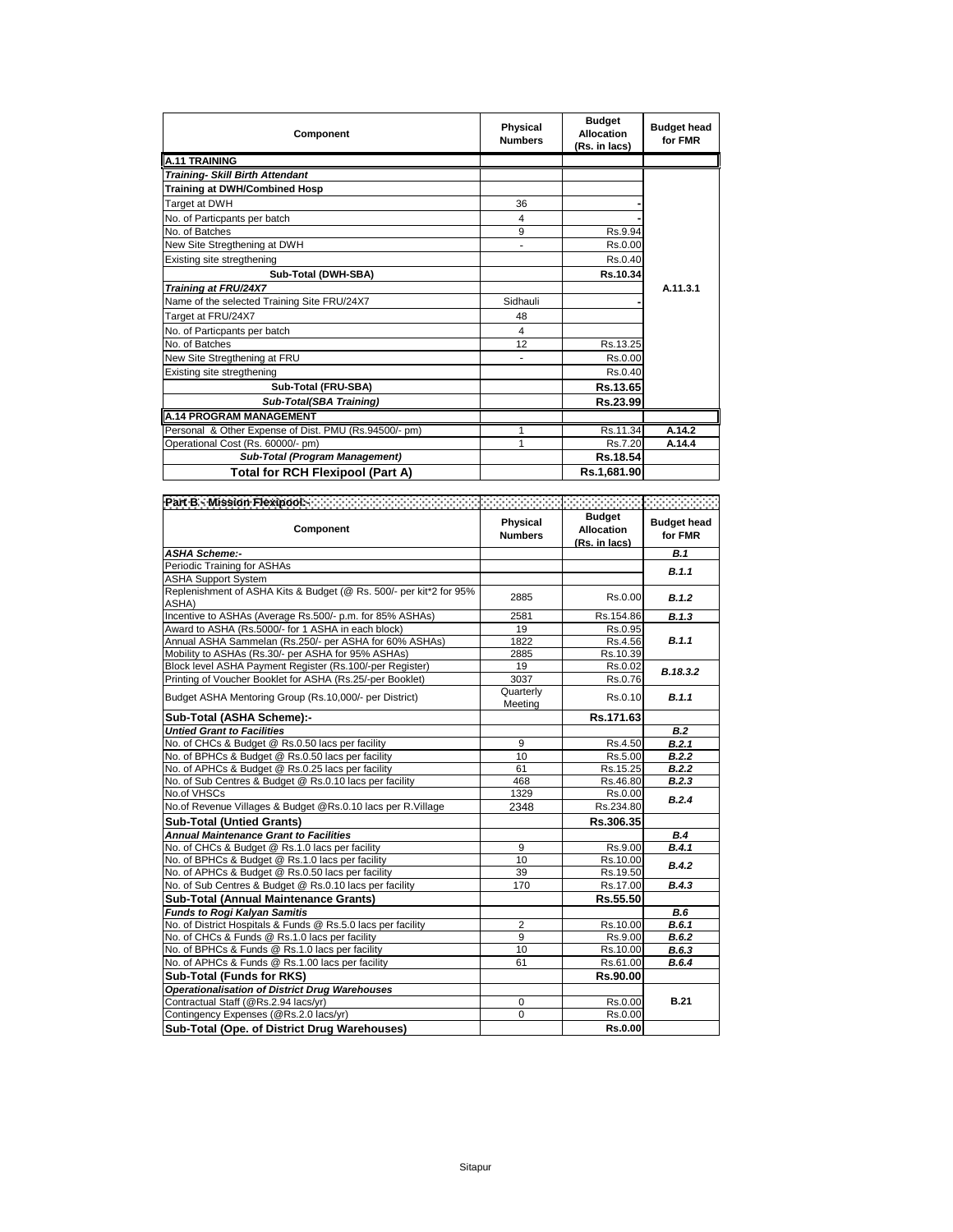| Component                                                                                                               | Physical<br><b>Numbers</b> | <b>Budget</b><br><b>Allocation</b><br>(Rs. in lacs) | <b>Budget head</b><br>for FMR |
|-------------------------------------------------------------------------------------------------------------------------|----------------------------|-----------------------------------------------------|-------------------------------|
| <b>Mobility Support to DWH &amp; District Combined Hospital</b>                                                         |                            |                                                     | <b>B.27.8</b>                 |
| Mobility Support to DWH/DCH @Rs.18000/- Per month.                                                                      | 1                          | Rs.2.16                                             |                               |
| Sub-Total (Funds for Mobility Support to DWH & DCH)                                                                     |                            | Rs.2.16                                             |                               |
| <b>Mobility Support for Monitoring &amp; Supervision.</b>                                                               |                            |                                                     |                               |
| Mobility Support to District Community Mobilizer (@Rs.800/-per day X                                                    | 1                          | Rs.0.77                                             |                               |
| 8 days/month)<br>Mobility Support to District Account Manager (@Rs.800/-per day X 6                                     |                            |                                                     | B.18.3.2                      |
| days/month)<br>Mobility Support to District Programme Manager (@Rs.800/-per day X                                       | 1                          | Rs.0.58                                             |                               |
| 8 days/month)                                                                                                           |                            | Rs.0.00                                             |                               |
| Sub-Total(Mobility Support for Monit. & Supervision)                                                                    |                            | Rs.1.34                                             |                               |
| <b>Supervision of ANM/ASHAs</b>                                                                                         |                            |                                                     | B.18.3.2                      |
| Vehicle for Mobility @Rs.18000/-month/block                                                                             | 19                         | Rs.41.04                                            |                               |
| Sub-Total (Supervision of ANM/ASHAs)                                                                                    |                            | Rs.41.04                                            |                               |
| <b>Vehicle Support for Specialist</b>                                                                                   |                            |                                                     | B.27.8                        |
| One Vehicle for 5 block level facility (@Rs.18000/-month)                                                               | $\overline{\mathbf{4}}$    | Rs.8.64                                             |                               |
| Sub-Total (Vehicle Support for Specialist)                                                                              |                            | <b>Rs.8.64</b>                                      |                               |
| Diesel for Generator for District Hospitals<br>Diesel Support for generator (@Rs.1 lac per month)                       |                            |                                                     | <b>B.28</b>                   |
|                                                                                                                         | 2                          | Rs.24.00                                            |                               |
| Sub-Total (Diesel Support for District Hospital)                                                                        |                            | Rs.24.00                                            |                               |
| Diesel Support for Generator in Fully Functional CHC.<br>Diesel Support for Fully functional CHC (@Rs.35000/-per month) |                            |                                                     |                               |
| Diesel Support for CHC functional in BPHC building (@Rs.13500/-per                                                      | 9                          | Rs.37.80                                            | <b>B.28</b>                   |
| month)                                                                                                                  | 10                         | Rs.16.20                                            |                               |
| Sub-Total (Diesel Support for fully functional CHCs)                                                                    |                            | Rs.54.00                                            |                               |
| Saas Bahu Sammelans (1 each at District)                                                                                |                            |                                                     | B.7.1                         |
| No. of Sammellans & Budget (@Rs. 1.50 lac. Per District)                                                                | 1                          | Rs.1.50<br>Rs.1.50                                  |                               |
| Sub-Total (Saas Bahu Sammelan)<br>Tehsil level Pradhan Sammelan                                                         |                            |                                                     |                               |
| No. of Sammelans & Budget (@Rs.40,000 per Sammelan)                                                                     | 6                          | Rs.2.40                                             | B.8.2                         |
| Sub-Total (Tehsil level Pradhan Sammelan)                                                                               |                            | Rs.2.40                                             |                               |
| Organization of Swasthya Mela                                                                                           |                            |                                                     |                               |
| Organization of S.Mela @Rs.20000/- Mela/Month at each block.                                                            | 19                         | Rs.45.60                                            | B.10.1                        |
| Sub-Total (Swasthya Mela)                                                                                               |                            | Rs.45.60                                            |                               |
| <b>Concurrent Audit</b>                                                                                                 |                            |                                                     |                               |
| Budget @ Rs. 4000/- per month for 12 months                                                                             | 1                          | Rs.0.48                                             | <b>B.27.5</b>                 |
| <b>Sub-Total (Concurrent Audit)</b>                                                                                     |                            | <b>Rs.0.48</b>                                      |                               |
| <b>Health Management Information System (HMIS):-</b>                                                                    |                            |                                                     |                               |
| Hiring of Vehicle for District HMIS Nodal Officer (@Rs.800/- Visit)                                                     | 6                          | Rs.0.58                                             |                               |
| Mobility Support for Block HMIS Nodal Officer (@Rs.600/-month)                                                          | 19                         | Rs.1.37                                             | B.21                          |
| Internet Connectivity @Rs.400/- per month/computer                                                                      | 21                         | Rs.1.01                                             |                               |
| Consumables & Stationary for Computer, printer (Rs.400/-per                                                             | 21                         | Rs.1.01                                             |                               |
| month/facility)                                                                                                         |                            |                                                     |                               |
| Sub-Total (HMIS)                                                                                                        |                            | Rs.3.96                                             |                               |
| <b>Programme Management:-</b>                                                                                           |                            |                                                     |                               |
| <b>Expenses at Additional Director level:-</b><br>Mobility @Rs.2500/-per District per Month.                            |                            |                                                     |                               |
| Contingency Expenses @Rs.5000/- month.                                                                                  | 0<br>0                     | Rs.0.00<br>Rs.0.00                                  | B.27.6                        |
| Sub-Total (Exp.at Addl.Director level)-                                                                                 |                            | <b>Rs.0.00</b>                                      |                               |
| Operational Cost for Block Project Management Unit                                                                      |                            |                                                     |                               |
| Honoraria to Block Data Assistant @Rs.8000/-Per Month                                                                   | 19                         | Rs.18.24                                            |                               |
| Communication support to Block Program Manager @Rs.500/-P.M.                                                            | 19                         | Rs.1.14                                             | B.27.1                        |
| Sub-Total (Operational Cost for BPMU)                                                                                   |                            | Rs.19.38                                            |                               |
| Provision of Contractual Staff (AYUSH)                                                                                  |                            |                                                     |                               |
| <b>Position</b>                                                                                                         | No.                        | <b>Budget</b>                                       |                               |
| ISM Lady Doctors (@ Rs.24,000/- per month)                                                                              | 15                         | Rs.117.84                                           | B.14.4                        |
| AYUSH Doctors (@ Rs.24,000/- per month)                                                                                 | 43                         |                                                     |                               |
| AYUSH Pharmacists (@ Rs.9,000/- per month)                                                                              | 17                         | Rs.16.56                                            | B.14.1                        |
| Sub-Total (Contractual Staff - AYUSH)                                                                                   |                            | Rs.134.40                                           |                               |
| Integrated Skill Refresher Training for ANM & LHV.                                                                      |                            |                                                     |                               |
| Total Work load for the year                                                                                            | 128                        |                                                     | B.16.3.1                      |
| Total no. of Proposed Batches & Budget @Rs.165950/- per batch.                                                          | 8                          | Rs.13.28                                            |                               |
| Sub-Total (Integrated skill training for ANM/LHV)                                                                       |                            | Rs.13.28                                            |                               |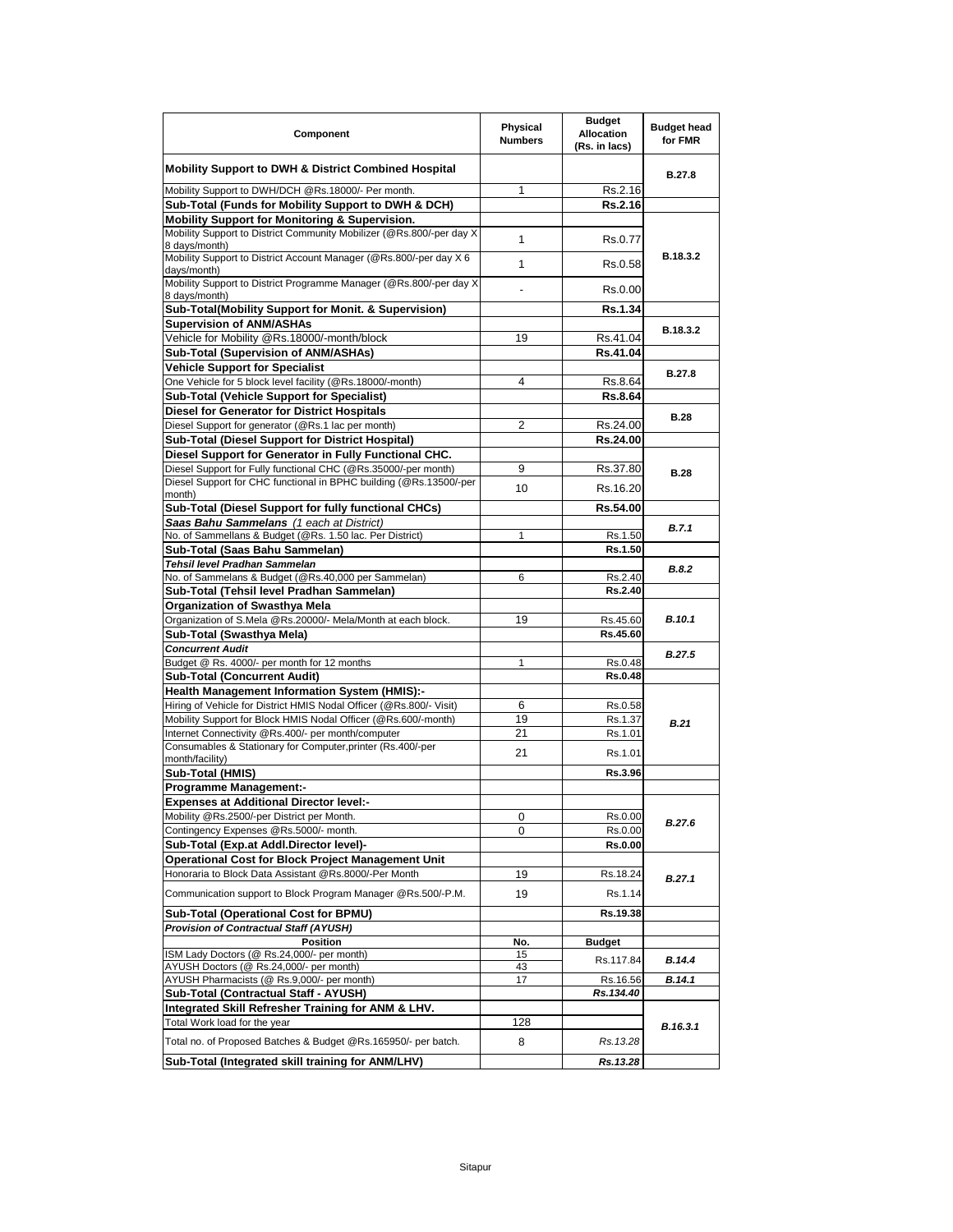| Component                                                                                       | <b>Physical</b><br><b>Numbers</b> | <b>Budget</b><br><b>Allocation</b><br>(Rs. in lacs) | <b>Budget head</b><br>for FMR |
|-------------------------------------------------------------------------------------------------|-----------------------------------|-----------------------------------------------------|-------------------------------|
| Infrastructure & Manpower for UIP                                                               |                                   |                                                     |                               |
| Mobile Workshop at Regional Depot @Rs.4 Lac.                                                    | ი                                 | Rs.0.00                                             |                               |
| Renovation & Electrification of WIC/WIF                                                         | n                                 | Rs.0.00                                             |                               |
| Expansion of Cold Chain Store at Regional/Divisional Depo                                       | ი                                 | Rs.0.00                                             | B.26.5                        |
| Expansion of Cold Chain Workshop @Rs.50000/-year/District.                                      |                                   | Rs.0.50                                             |                               |
| Mobility Support to Block (1 Vehicle @Rs.800/-per block for 6 days in<br>a month for 12 months) | 19                                | Rs. 10.94                                           |                               |
| IVRS System for Tracking of Beneficiaries.                                                      | ი                                 | Rs.0.00                                             | B.18.3.2                      |
| Sub - Total (Infrasturcture & Manpower for UIP)                                                 |                                   | Rs.11.44                                            |                               |
|                                                                                                 |                                   |                                                     |                               |
| Total for Mission Flexipool (Part B)                                                            | Rs.987.10                         |                                                     |                               |

| SI. | Component                                                                                                                                                                                                                                                                         | Physical<br><b>Numbers</b>     | <b>Budget</b><br><b>Allocation</b><br>(Rs. in lacs) |
|-----|-----------------------------------------------------------------------------------------------------------------------------------------------------------------------------------------------------------------------------------------------------------------------------------|--------------------------------|-----------------------------------------------------|
|     | Routine Immunization (Part C)                                                                                                                                                                                                                                                     |                                |                                                     |
|     | Total Number of Immunization Sessions to be organized in the District                                                                                                                                                                                                             | 37176<br>Sessions/Year         |                                                     |
|     | Mobility support for supervision: Supervisory visits by district level<br>officers for monitoring and supervision of RI @ Rs 50000 /District for<br>district level officers (this includes POL and maintenance) per year                                                          | 1                              | Rs.0.50                                             |
|     | Alternate Vaccine delivery @ Rs 50/- sessionx 3 months(April-June)<br>+2 Vehicles /Blocks for 8 days /month for 9 months (July-March 10)                                                                                                                                          | 37176<br>Sessions/Year         | Rs.18.58                                            |
|     | Focus on Urban slum & underserved areasHiring an ANM @<br>Rs.300/session for four sessions/month/slum of 10000 population and<br>Rs.200/- per month as contingency per slum of i.e. total expense of<br>Rs. 1400/- per month per slum of 10000 population                         | 0 Sessions/Year                | Rs.0.00                                             |
|     | Mobilization of children by ASHA /RI Mobilizer @ Rs 150/- per<br>session                                                                                                                                                                                                          | 37176<br>Sessions/Year         | Rs.55.76                                            |
|     | Support for Computer Assistant for RI reporting (with annual<br>increment of 10% wef from 2010-11Districts @ Rs 8000- 10,000 p.m                                                                                                                                                  | 1                              | Rs.1.06                                             |
|     | Printing and dissemination of tally sheets, monitoring forms, etc. @<br>Rs 1 /beneficiary                                                                                                                                                                                         | 143830<br>Benefiaceries        | Rs.1.44                                             |
|     | Quarterly Review & feedback meeting exclusive for RI at district level<br>with one Block MOIC, ICDS CDPO and other stakeholders<br>stakeholders @ Rs 100/- per participant for meeting expenses (lunch,<br>organizational expenses)                                               | 57                             | Rs.0.23                                             |
|     | Quarterly Review Meetings at Block level Quarterly Review &<br>feedback meeting for exclusive for RI at Block level @Rs 50/-ppas<br>honorarium for ASHA (travel)and Rs 25 /-person at the disposal of<br>MOIC for meeting expenses(refreshments, stationary and Misc<br>expences) | 3583                           | Rs.4.83                                             |
|     | District level orientation training for 2 days of ANM, Multipurpose<br>Health worker @ Rs67300/batch with 20 participants in each batch                                                                                                                                           | 15 Batch                       | Rs.10.10                                            |
|     | One day cold chain handelers training for block level cold chain<br>handlers @ Rs. 26,000 per batch and Rs 3000 for Observer<br>nominated by State                                                                                                                                | 1Batch                         | Rs.0.29                                             |
|     | One day Training of block level data handlers by DIO and District<br>Cold chain Officer to train about the reporting formats of Immunization<br>and NRHM Rs 300/Participant/Block                                                                                                 | 19                             | Rs.0.06                                             |
|     | Microplanning at SC levelRs 100/- per subcentre (meeting at block<br>level, logistic)                                                                                                                                                                                             | 468                            | Rs.0.39                                             |
|     | Microplanning at Block & District levelFor consolidation of microplan<br>at PHC/CHC level @ Rs 1000/- block & at district level @ Rs 2000/-<br>per district                                                                                                                       | 1District & 19<br><b>Block</b> | Rs.0.21                                             |
|     | Consumables for computer including provision for internet access for<br>RIMSRs 400/- Month / Districts                                                                                                                                                                            | 1                              | Rs.0.05                                             |
|     | Red/Black Plastic bags etc, 2 bags per session @ Rs. 2/Bag                                                                                                                                                                                                                        | 37176<br>Sessions/Year         | Rs.1.75                                             |
|     | Purchase of Bleach/Hypochlorite solution Rs. 500/vaccine storage<br>point/year X 1000 vaccine storage points                                                                                                                                                                      | 19 Vaccine<br>storage points   | Rs.0.10                                             |
|     | Purchase of Twin bucket Rs 400 per PHC/CHC per year                                                                                                                                                                                                                               | 19 Vaccine<br>storage points   | Rs.0.08                                             |
|     | Funds for purchase of small polythene zipper bags to keep vaccines<br>in the vaccine carriers Rs. 0.5/polythene bag X total number of<br>sessions/year +10% wastage                                                                                                               | 37176<br>Sessions/Year         | Rs.0.22                                             |
|     | Funds for preparing disposal pit for disposal of sharp immunization<br>waste. Rs. 3500/pit X 500 vaccine storage points                                                                                                                                                           | 9                              | Rs.0.32                                             |
|     | <b>RI</b> subtotal                                                                                                                                                                                                                                                                |                                | Rs.95.96                                            |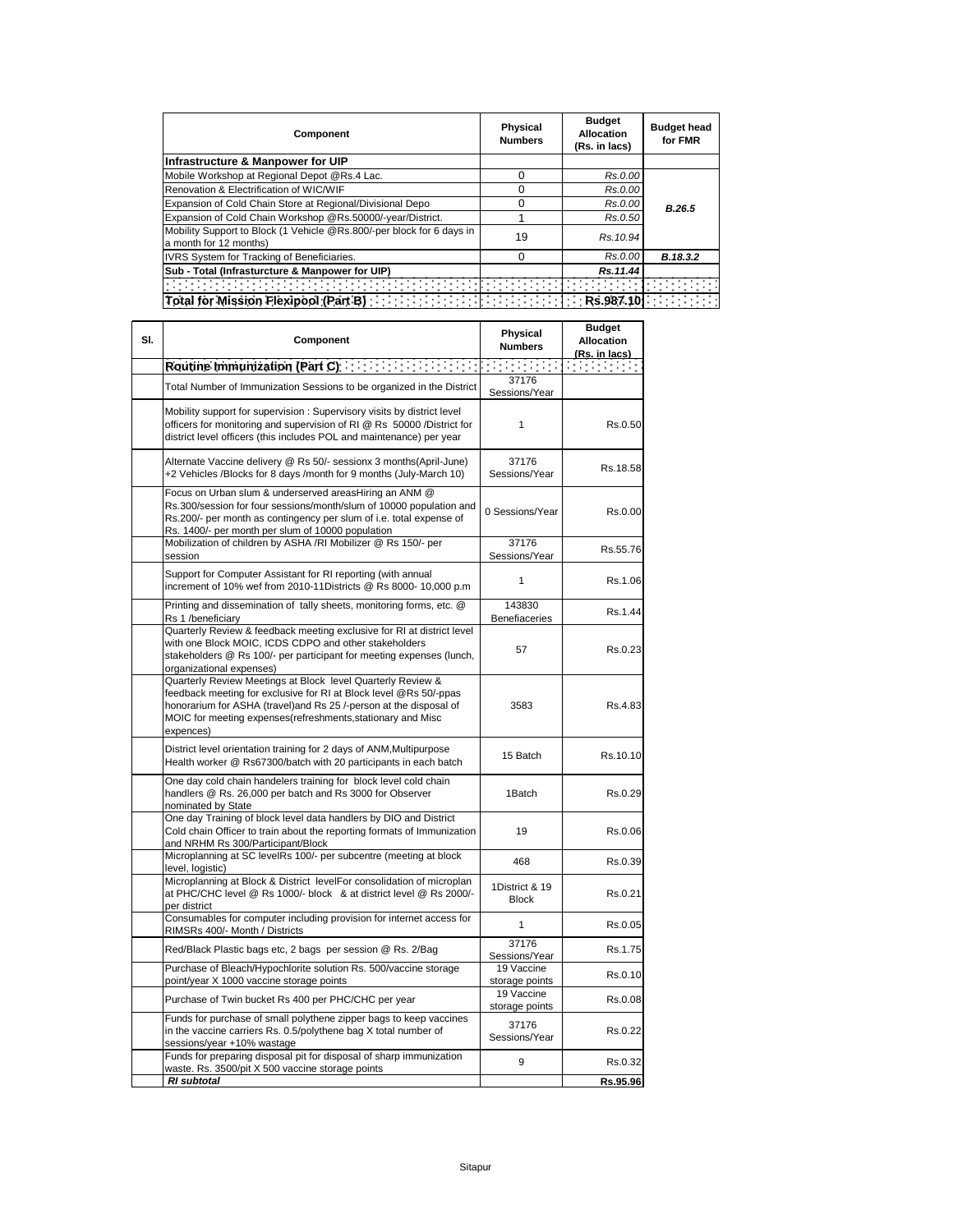| Component                                                                                                     | Physical<br><b>Numbers</b>     | <b>Budget</b><br><b>Allocation</b><br>(Rs. in lacs) | <b>Budget head</b><br>for FMR |
|---------------------------------------------------------------------------------------------------------------|--------------------------------|-----------------------------------------------------|-------------------------------|
| <b>Cold Chain maintenance</b>                                                                                 |                                |                                                     |                               |
| Cold chain maintenance@Rs 500/Block & Rs 10,000/District/Year                                                 | 1District & 19<br><b>Block</b> | Rs.0.27                                             |                               |
| POL for vaccine delivery from State to District and from district to<br>PHC/CHCs@ Rs. 100000/- district/Year) | 1District                      | Rs.1.00                                             |                               |
| <b>Subtotal Cold Chain</b>                                                                                    |                                | Rs.1.27                                             |                               |
| Sub Total (Part C)                                                                                            |                                | Rs.97.23                                            |                               |

 $\begin{array}{c} \hline \end{array}$ 

|         | <b>Part D - National Program</b>                                                             |                                   |                                              |                               |
|---------|----------------------------------------------------------------------------------------------|-----------------------------------|----------------------------------------------|-------------------------------|
|         | 1. NPCB                                                                                      |                                   |                                              |                               |
| SI.     | Component                                                                                    | <b>Physical</b><br><b>Numbers</b> | <b>Budget</b><br>Allocation<br>(Rs. in lacs) | <b>Budget Head</b><br>for FMR |
| 1.1     | Govt Sector 30% of Tot. Trgt @531/cat.oprt.(IOL)                                             | 4392                              | 2332152                                      |                               |
|         | 1.2 NGO Sector 20% of Tot Trgt @ 656/Cat. Oprt.(IOL)                                         | 2928                              | 1920768                                      |                               |
| 1.3     | Pvt. Sector 50% of Tot trgt.                                                                 | 7320                              | 0                                            |                               |
|         | <b>Sub Total</b>                                                                             | 14640                             | 4252920                                      |                               |
| 2       | SES (Free Spec. to Children) @ of 100/-Spec                                                  | 1525                              | $\Omega$                                     |                               |
| 3       | Vision Centre @ 50,000/Centre Equipment                                                      |                                   |                                              |                               |
| 4       | Operations other than Cataract                                                               | 242                               | 242000                                       |                               |
| 5       | Eye Collection @ 500/Cornea.                                                                 | 0                                 | 0                                            |                               |
|         | <b>Total allocated for the District in Rs.</b>                                               | 16407                             | 4494920                                      |                               |
|         | 2. RNTCP(WB)                                                                                 |                                   |                                              |                               |
| SI.     | Component                                                                                    | Physical<br><b>Numbers</b>        | <b>Budget</b><br>Allocation<br>(Rs. in lacs) | <b>Budget Head</b><br>for FMR |
|         | 1 CIVIL WORKS                                                                                |                                   | 176900                                       |                               |
|         | 2 LABORATORY MATERIALS<br>3 HONERARIUM                                                       |                                   | 620880<br>901295                             |                               |
|         | 4 IEC/PUBLICITY                                                                              |                                   | 219600                                       |                               |
|         | 5 EQUIPMENT MAINTENANCE                                                                      |                                   | 111600                                       |                               |
|         | 6 TRAINING                                                                                   |                                   | 292395                                       |                               |
|         | 7 POL & VEHICLE MAINTENANCE                                                                  |                                   | 180000                                       |                               |
|         | 8 VEHICLE HIRING CHARGES                                                                     |                                   | 283500                                       |                               |
|         | 9 NGO/PP SUPPORT<br>10 MISCELLANEOUS EXPENSES                                                |                                   | 314400<br>452520                             |                               |
|         | 11 CONTRACTUAL SERVICES                                                                      |                                   | 3447000                                      |                               |
|         | 12 PRINTING                                                                                  |                                   | 232722                                       |                               |
|         | 13 RESEARCH & STUDIES                                                                        |                                   |                                              |                               |
|         | 14 MEDICAL COLLEGES                                                                          |                                   |                                              |                               |
|         | 15 PROCUREMENT OF VEHICLES                                                                   |                                   | $\Omega$                                     |                               |
|         | 16 PROCUREMENT OF EQUIPMENT<br>Sub-TOTAL                                                     |                                   | 60000<br>7292812                             |                               |
|         | <b>Grand Total</b>                                                                           |                                   | 7292812                                      |                               |
| 3. NLEP |                                                                                              |                                   |                                              |                               |
|         | <b>Activities</b>                                                                            | Physical<br><b>Targets</b>        | <b>Financial</b>                             |                               |
|         |                                                                                              |                                   | <b>Allocation</b>                            |                               |
|         | 1 Contractual Services-Driver                                                                |                                   |                                              |                               |
|         | Remuneration @ Rs. 7,000/= P.M.                                                              | 0                                 | 0                                            |                               |
|         | Sub total<br>2 Office Maintenance                                                            |                                   | 0                                            |                               |
|         | Telephone/Fax/Internet @ Rs. 15,000/= P.A.                                                   |                                   | 15000                                        |                               |
|         | Office Operation & Maintenance @ Rs. 18,000/= P.A.                                           |                                   | 18000                                        |                               |
|         | Consum-ables Stationery @ Rs. 24,000 P.A.                                                    |                                   | 24000                                        |                               |
|         | Maintenance of Office Equipment & Furniture etc.                                             |                                   | 15000                                        |                               |
|         | Sub total                                                                                    |                                   | 72000                                        |                               |
|         | 3 Mobility-<br>Vehicle operation / hiring of 1 Vehicle @ Rs 75000 P.A.                       |                                   | 75000                                        |                               |
|         | Sub total                                                                                    |                                   | 75000                                        |                               |
|         | 4 Training                                                                                   |                                   |                                              |                               |
|         | 4 Days' Training of newly recruited Medical Officers @ Rs 28,000 per<br>batch of 30 trainees | 21                                | 19600                                        |                               |
|         | 3 Days' Training of newly recruited Health Workers @ Rs 24,000 per<br>batch of 30 trainees   | 30                                | 24000                                        |                               |
|         | 2 Days' Refresher Training of Medical Officers @ Rs 16,000 per batch<br>of 30 trainees       | 60                                |                                              |                               |
|         | 2 Days' Refresher Training of Health Workers @ Rs 16,000 per batch<br>of 30 trainees         | 120                               | 96000                                        |                               |
|         | Sub total                                                                                    |                                   | 139600                                       |                               |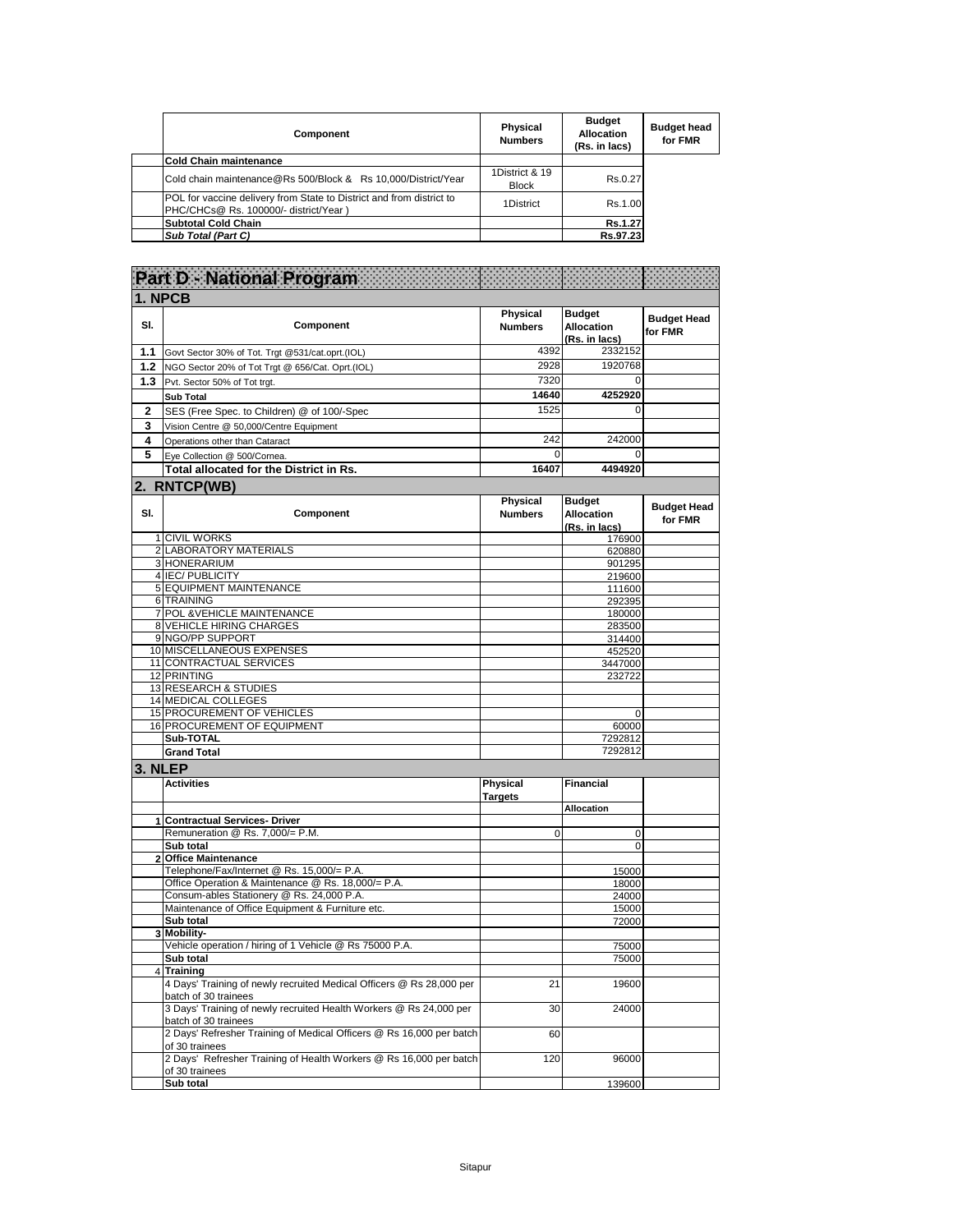|     | Component                                                                               | Physical<br><b>Numbers</b> | <b>Budget</b><br><b>Allocation</b><br>(Rs. in lacs) | <b>Budget head</b><br>for FMR |
|-----|-----------------------------------------------------------------------------------------|----------------------------|-----------------------------------------------------|-------------------------------|
|     | 5 Procurement                                                                           |                            |                                                     |                               |
|     | Supportive medicines and other items for patients @ Rs39 per patient<br>under treatment |                            | 38700                                               |                               |
|     | Splints, Crutches, Items for Deformity Patients Rs. 15/= per patient<br>under treatment |                            | 15000                                               |                               |
|     | Patient Welfare Rs. 26/= per patient under treatment                                    |                            | 25800                                               |                               |
|     | Printing of forms @ Rs. 39/= per patient under treatment                                |                            | 38700                                               |                               |
|     | Sub total<br><b>IEC Activities</b>                                                      |                            | 118200                                              |                               |
| 6   | Rallies @ Rs. 5,000/= each                                                              | 2                          | 10000                                               |                               |
|     | School Quiz @ Rs. 1000/= each                                                           | 10                         | 10000                                               |                               |
|     | IPC workshops of ASHA @ Rs. 5000/= each                                                 | 2                          | 10000                                               |                               |
|     | Health Mela in local festivals, Melas etc. @ Rs. 5,000/= each                           |                            | 5000                                                |                               |
|     | Sub total                                                                               |                            | 35000                                               |                               |
|     | 7 Urban Leprosy Project<br><b>Supportive Medicines</b>                                  |                            | 9000                                                |                               |
|     | Monitoring & Supervision                                                                |                            | 6000                                                |                               |
|     | MDT delivery & follow-up services                                                       |                            | 11300                                               |                               |
|     | Sub total                                                                               |                            | 26300                                               |                               |
|     | 8 Incentive to Ashas                                                                    |                            | 88000                                               |                               |
|     | 9 Review Meetings<br>10 Disability Prevention & Medical Rehabilitation                  |                            | 18000                                               |                               |
|     | Screening Camp for selection of RCS patients                                            |                            | 20000                                               |                               |
|     | Screening Camp - miscellaneous expenses                                                 |                            | 20000                                               |                               |
|     | Screening Camp- Self Care Kits & patient Welfare items                                  |                            | 20000                                               |                               |
|     | Sub total                                                                               |                            | 60000                                               |                               |
|     | 11 Cash Assistance<br>Cash assistance- POL for Vehicle                                  |                            | 30000                                               |                               |
|     | Cash assistance- TA DA for Leprosy Staff                                                |                            | 80000                                               |                               |
|     | Sub total                                                                               |                            | 110000                                              |                               |
|     | <b>Grand Total</b>                                                                      |                            | 742100                                              |                               |
|     | <b>4. NVBDCP</b>                                                                        |                            |                                                     |                               |
|     | Sl. Activity Proposed                                                                   | Physical                   | <b>Budget</b>                                       | <b>Budget head</b>            |
| No. |                                                                                         | <b>Numbers</b>             | <b>Allocation</b> (Rs.                              | for FMR                       |
|     |                                                                                         |                            | In lacs)                                            |                               |
|     | 1 DBS (Domestic Budgetary Support)                                                      |                            |                                                     |                               |
|     | 1.1 Malaria                                                                             |                            |                                                     |                               |
|     | Incentive to ASHA                                                                       |                            |                                                     |                               |
|     | Training                                                                                |                            |                                                     |                               |
|     | Monitoring & Supervision                                                                |                            | 45000                                               |                               |
|     | BCC/IEC Anti Malaria Month                                                              |                            | 25000                                               |                               |
|     | Malaria: Total                                                                          |                            | 70000                                               |                               |
|     | 1.2 Elimination of Lymphatic Filarisis                                                  |                            |                                                     |                               |
|     | Training of MO's                                                                        |                            | 53536                                               |                               |
|     | Training of Paramedical / Supervisor                                                    |                            | 160608                                              |                               |
|     |                                                                                         |                            | 47000                                               |                               |
|     | Night Survey<br>POL/Mobility                                                            |                            | 81000                                               |                               |
|     |                                                                                         |                            |                                                     |                               |
|     | Training of drug Disrtibuters                                                           |                            |                                                     |                               |
|     |                                                                                         |                            | 330384                                              |                               |
|     | Honorarium of drug distributers                                                         |                            | 922322                                              |                               |
|     | Honorrium of Supervisors                                                                |                            | 107841.5                                            |                               |
|     | Morbity Management                                                                      |                            | 60000                                               |                               |
|     | Inter Sectoral Conver. & social mobilization in Ly. Filariasis<br>from malaria BCC/IEC  |                            | 200000                                              |                               |
|     | Filaria: Total                                                                          |                            | 1962691.5                                           |                               |
|     | 1.3 Dengue/ Chikungunya                                                                 |                            |                                                     |                               |
|     | Apex Referral Lab                                                                       |                            |                                                     |                               |
|     | sentinel surveillance Hospital                                                          |                            |                                                     |                               |
|     | Epidemic Preparedness & rapid response                                                  |                            |                                                     |                               |
|     | Training Workshop                                                                       |                            |                                                     |                               |
|     |                                                                                         |                            |                                                     |                               |
|     | Dengue/ Chikungunya from malaria BCC/IEC                                                |                            |                                                     |                               |
|     | Dengue/ Chikungunya: Total                                                              |                            | 0                                                   |                               |
|     | $1.4$ AES/JE                                                                            |                            |                                                     |                               |
|     | Strengthing of Surveillance Treatment facilities                                        |                            | 20000                                               |                               |
|     | Strengthing of Surveillance diagnosis JE lab facilities<br>Capacity building / Traiging |                            | 0<br>$\mathbf{0}$                                   |                               |